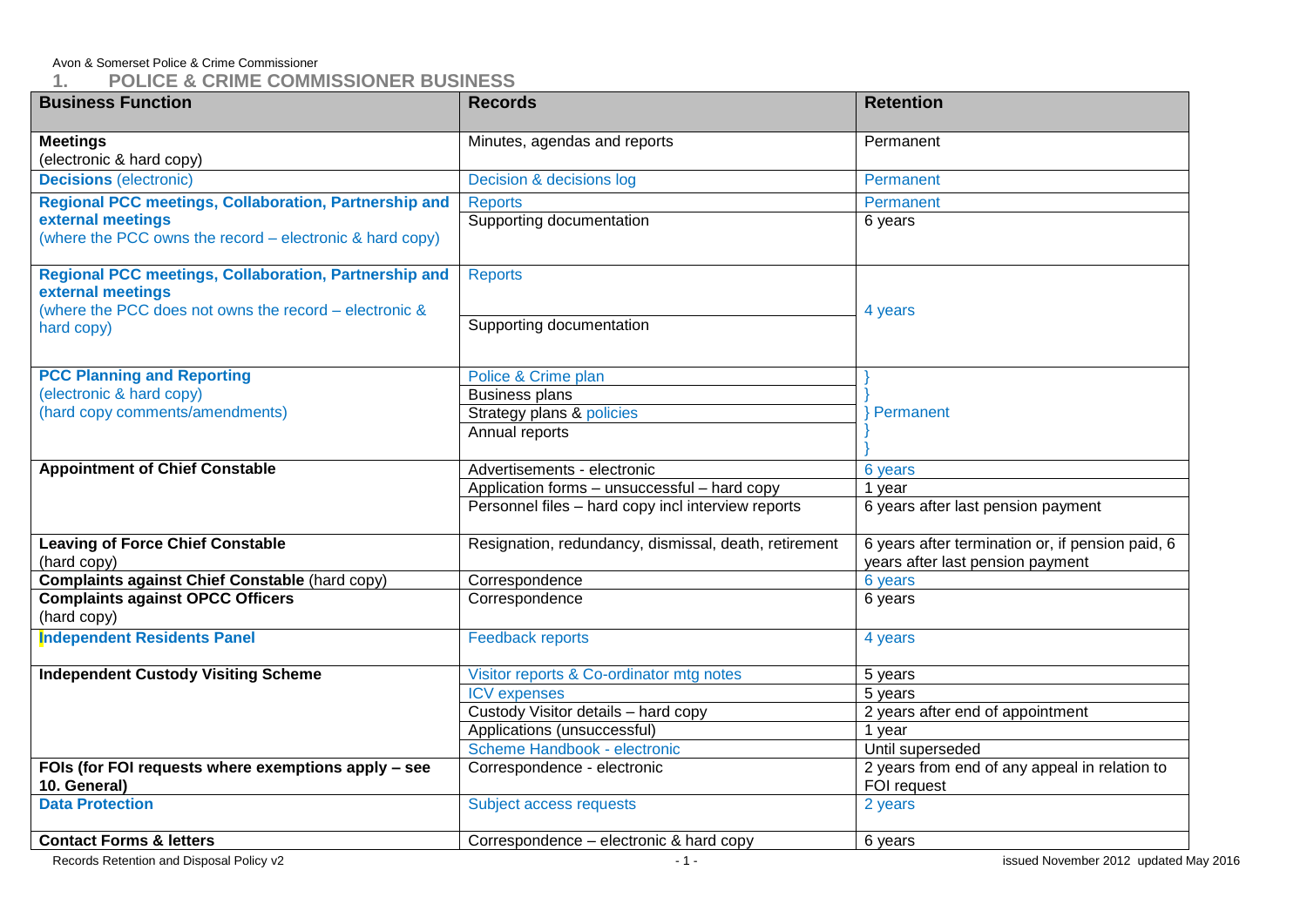# **2. CONSULTATION, ENGAGEMENT, MEDIA AND PUBLIC RELATIONS**

| <b>PCC's Public Facing Function</b>      | <b>Records</b>                                 | <b>Retention</b>                |
|------------------------------------------|------------------------------------------------|---------------------------------|
|                                          |                                                |                                 |
| <b>Community Engagement (electronic)</b> | Strategies & Correspondence                    | 4 years                         |
|                                          |                                                |                                 |
| <b>Public Consultation</b>               | Strategy, records, correspondence, minutes and | 4 years after collation of data |
| (electronic & hard copy)                 | supporting papers.                             |                                 |
| <b>Media relations</b>                   | Press releases                                 | 4 years                         |
| (electronic)                             | Strategy                                       | 4 years                         |
| <b>Marketing</b>                         | Developing and promoting PCC                   | 2 years                         |
| (electronic)                             | <b>Newsletters</b>                             |                                 |
|                                          | <b>Blogs</b>                                   | year                            |

#### **3. POLICE & CRIME COMMISSIONER**

| <b>PCC's Standards</b>                        | <b>Records</b>                  | <b>Retention</b>      |
|-----------------------------------------------|---------------------------------|-----------------------|
| <b>Expenses (hard copy &amp; electronic)</b>  | Expense claims                  | 6 years after leaving |
| <b>Registers of Interests and Hospitality</b> | Disclosable Interests           | ⋅ Permanent i         |
| (hard copy)                                   | Register of Gifts & Hospitality |                       |

#### **4. OFFICE OF THE POLICE & CRIME COMMISSIONER INTERNAL MANAGEMENT AND ADMINISTRATION**

| <b>Internal Management and Governance Function</b> | <b>Records</b>                             | <b>Retention</b> |
|----------------------------------------------------|--------------------------------------------|------------------|
|                                                    |                                            |                  |
| <b>Governance Framework</b>                        | <b>Scheme of Governance</b>                |                  |
| (hard copy & electronic)                           | Delegation of functions                    |                  |
|                                                    | Terms of reference                         | Permanent        |
|                                                    | Standing orders/financial regulations      |                  |
| <b>Police Performance Monitoring</b>               | Monthly/quarterly/annual statistics        | 2 years          |
| (electronic)                                       | PCC response to HMIC reports<br>2 years    |                  |
| <b>Joint Audit Committee</b>                       | <b>Annual audit letter</b>                 |                  |
| (electronic & hard copy)                           | <b>External Audit reports</b>              | 16 years         |
|                                                    | <b>Internal Audit reports</b>              |                  |
|                                                    | <b>Terms of Reference</b>                  |                  |
|                                                    | Personnel files including appraisal notes  | Permanent        |
|                                                    | Allowance claims and register of interests | Permanent        |
| <b>Risk and Issues</b><br><b>Risk register</b>     |                                            | 2 years          |
|                                                    |                                            |                  |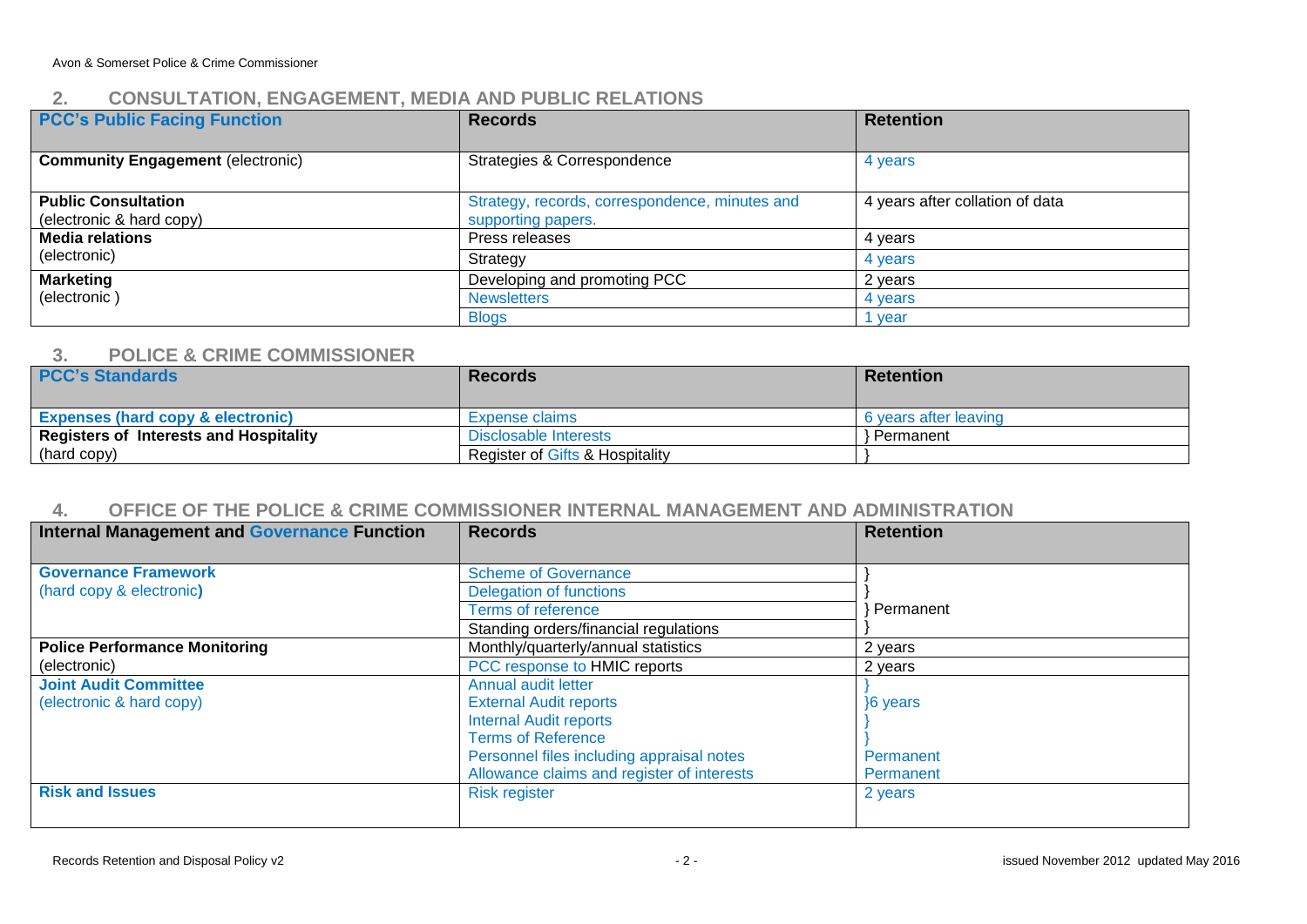Avon & Somerset Police & Crime Commissioner

| Information Management<br>(electronic) | Record of transfer to archives/disposal | Permanent                            |
|----------------------------------------|-----------------------------------------|--------------------------------------|
| <b>Diaries and Calendars</b>           | Electronic and manual                   | Calendars deleted after 12<br>months |

#### **5. OFFICE OF THE POLICE & CRIME COMMISSIONER – HR**

| <b>HR Function</b>                                                           | <b>Records</b>                                                       | <b>Retention</b>          |
|------------------------------------------------------------------------------|----------------------------------------------------------------------|---------------------------|
|                                                                              |                                                                      |                           |
| <b>OPCC Recruitment incl CEO, CFO, Monitoring Officer &amp;</b>              | Application forms (unsuccessful)                                     | year                      |
| s151 officer                                                                 | Leavers                                                              | 6 years                   |
| (hard copy)                                                                  | Completed vetting forms                                              | year after expiry         |
|                                                                              | Application forms (successful) & interview notes                     | 4 vears                   |
| OPCC staff/officers - HR records/personnel files<br>(electronic & hard copy) | Staff sickness/leave                                                 | 2 years from the event    |
|                                                                              | Performance reviews/training &<br>development/grievances/appeals etc | 6 years from leaving date |
| <b>Policies and procedures</b><br>(electronic & hard copy)                   | Policies and procedures                                              | Superseded + 6 years      |
| <b>Health &amp; Safety</b><br>(electronic & hard copy)                       | Accident book                                                        | 3 years                   |

## **6. POLICE & CRIME COMMISSIONER LEGAL AND CONTRACTS**

| <b>Legal and Contracts Function</b>         | <b>Records</b>                       |                               |
|---------------------------------------------|--------------------------------------|-------------------------------|
|                                             |                                      |                               |
| Litigation                                  | Correspondence                       | yrs after last action         |
| (electronic & hard copy)                    | Criminal and civil case files        |                               |
| Legal Advice (electronic & hard copy)       | Correspondence                       | 3 years                       |
| Signed Agreements (electronic & hard copy)  | Service level agreements             | 6 yrs after agreement expires |
| <b>Police Appeal Tribunals (electronic)</b> | Verbatim record of evidence of PATs  | 2 years                       |
| Sealing Register (hard copy)                |                                      | Permanent                     |
| <b>Asset Acquisition/Disposal</b>           | Legal docs relating to purchase/sale | 6 yrs if under £50,000        |
| (electronic & hard copy)                    | Leases                               |                               |
|                                             | Tender documents                     | 12 years if over £50,000      |

### **7. PROPERTY AND LAND MANAGEMENT**

| <b>Property and Land Management</b> | <b>Records</b>                      | <b>Retention</b>           |
|-------------------------------------|-------------------------------------|----------------------------|
| <b>Insurance</b> (electronic)       | Insurance policies / correspondence | ' vears after term expires |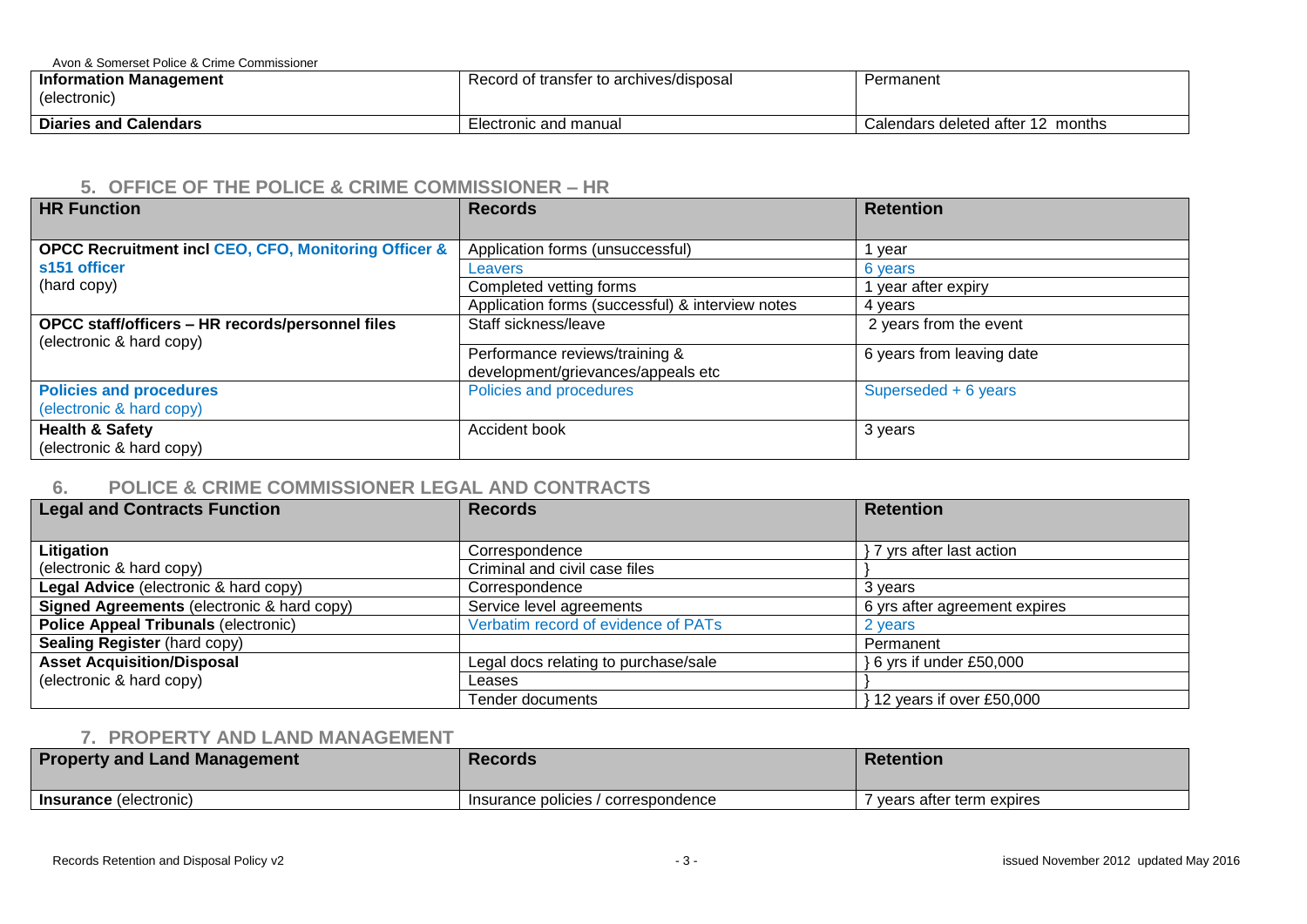#### **8. FINANCE**

| <b>Financial Management</b>                 | <b>Records</b>                                         | <b>Retention</b>                                |  |
|---------------------------------------------|--------------------------------------------------------|-------------------------------------------------|--|
| Annual reports (electronic)                 | Annual statement of accounts                           | Permanent                                       |  |
| <b>Finance Strategy</b>                     | Medium term financial strategy                         | Superseded + 5 years                            |  |
|                                             |                                                        |                                                 |  |
| <b>Treasury Management</b>                  | <b>Treasury Management strategy and Outturn report</b> | vear                                            |  |
| <b>OPCC Approvals/purchase (electronic)</b> | Purchase/sales order                                   | Destroy after 7 years after end of financial yr |  |
| <b>Asset Acquisition and disposal</b>       | Management of the acquisition & disposal process of    | Destroy 7 years, if under £50,000 or 12 years   |  |
| (electronic)                                | assets                                                 | if over £50,000                                 |  |
| Asset monitoring & maintenance (electronic) | Asset registers                                        | Destroy 7 years after end of financial yr       |  |
|                                             | Inventories / Stocktaking                              | Destroy 2 years after admin use                 |  |
|                                             | Acquisition & disposal reports. Service/maintenance    | Destroy 7 years after sale or disposal          |  |
|                                             | records                                                |                                                 |  |
| <b>OPCC Budget setting</b>                  | Final annual report                                    | Permanent                                       |  |
| (electronic)                                | Draft budget and estimates                             | 4 years after budget set                        |  |
|                                             | <b>Budget Monitoring</b>                               | Destroy after following years budget adopted    |  |
| <b>OPCC Expenditure</b>                     | Invoices/receipts/bank                                 | 7 years after end of financial year             |  |
| (electronic)                                | statements/vouchers/ledgers/write off of Public monies |                                                 |  |
| <b>Finance reports (electronic)</b>         | <b>Joint Finance Committee reports</b>                 | 'years                                          |  |
| <b>Payroll</b> (electronic)                 | Claim forms/pay/tax records/summary pay reports        | 7 years                                         |  |
| <b>Loans</b> (electronic)                   |                                                        | 7 years                                         |  |
| <b>Funding agreements</b>                   | <b>Funding agreement documents</b>                     | Current $+ 6$ years                             |  |
| <b>Commissioning</b>                        | Service provider reports                               | 5 years                                         |  |
| <b>Grants (electronic)</b>                  | Awarded                                                | 5 years                                         |  |
|                                             | <b>Received</b>                                        | 5 years                                         |  |
| <b>Precept (council tax)</b>                | Precept charges                                        | Current financial year + 6 years                |  |

## **9. POLICE & CRIME PANEL**

| <b>Police &amp; Crime Panel</b> | <b>Records</b>                        | Retention |
|---------------------------------|---------------------------------------|-----------|
| <b>PCC scrutiny</b>             | <b>Confirmation Hearing paperwork</b> | 6 years   |
|                                 | <b>Complaints Handling</b>            | 6 years   |

**10.GENERAL**